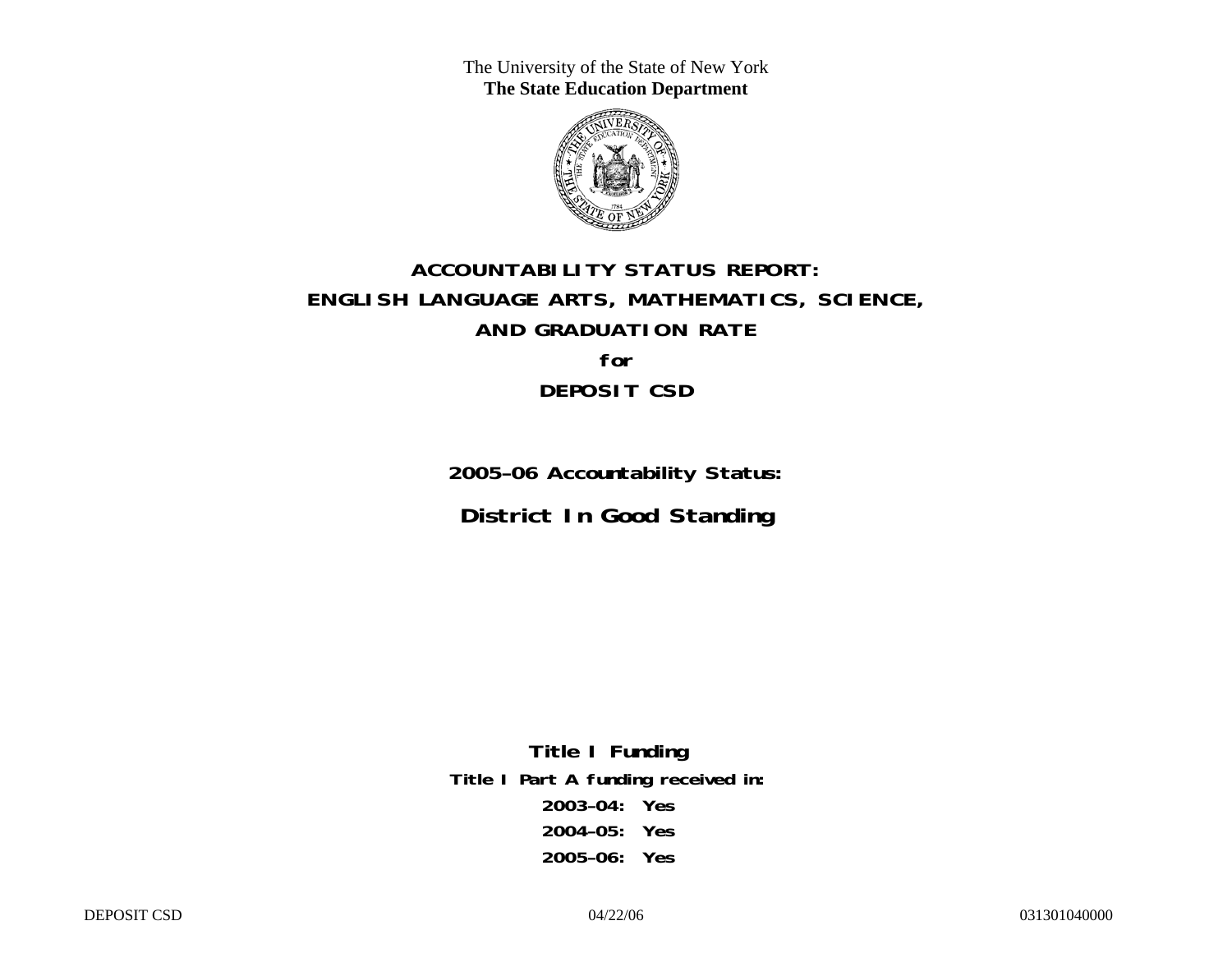### **District Accountability Status Categories**

The list below defines the district status categories of New York State's district accountability system, which is divided into a Federal Title I component and a State component. A district that does not receive Title I funding in a school year does not have a federal status in that year. Consequences for districts not in good standing can be found at: **http://www.emsc.nysed.gov/nyc/DINI/DINI2004-05.shtml**. To be removed from any improvement status, a district must make Adequate Yearly Progress (AYP) at an applicable grade level in the subject area for which it was identified for two consecutive years.

**District in Good Standing:** A district is considered to be in good standing if it has not been identified as a District in Need of Improvement, Requiring Corrective Action, Planning for Restructuring, or Requiring Academic Progress.

**District Requiring Academic Progress:** Under the State component of New York's accountability system, a district that misses making AYP at every applicable grade level in a subject area for two consecutive years is considered a District Requiring Academic Progress (Year 1) for the following year. In each succeeding year that the school fails to make AYP, the year designation is incremented by one.

**District in Need of Improvement (Year 1):** A district that misses making AYP at every applicable grade level in the same subject area for two consecutive years while receiving Title I funds is considered a District in Need of Improvement (Year 1) for the following year.

**District in Need of Improvement (Year 2):** A District in Need of Improvement (Year 1) that misses making AYP at every

applicable grade level in the subject area for which it was identified while receiving Title I funds is considered a District in Need of Improvement (Year 2) for the following year.

**District Requiring Corrective Action:** A District in Need of Improvement (Year 2) that misses making AYP at every applicable grade level in the subject area for which it was identified while receiving Title I funds is considered a District Requiring Corrective Action for the following year.

**District Planning for Restructuring:** A District Requiring Corrective Action that misses making AYP at every applicable grade level in the subject area for which it was identified while receiving Title I funds is considered a District Planning for Restructuring for the following year.

**District Restructuring:** A District Planning for Restructuring that misses making AYP at every applicable grade level in the subject area for which it was identified while receiving Title I funds is considered a District Restructuring for the following year.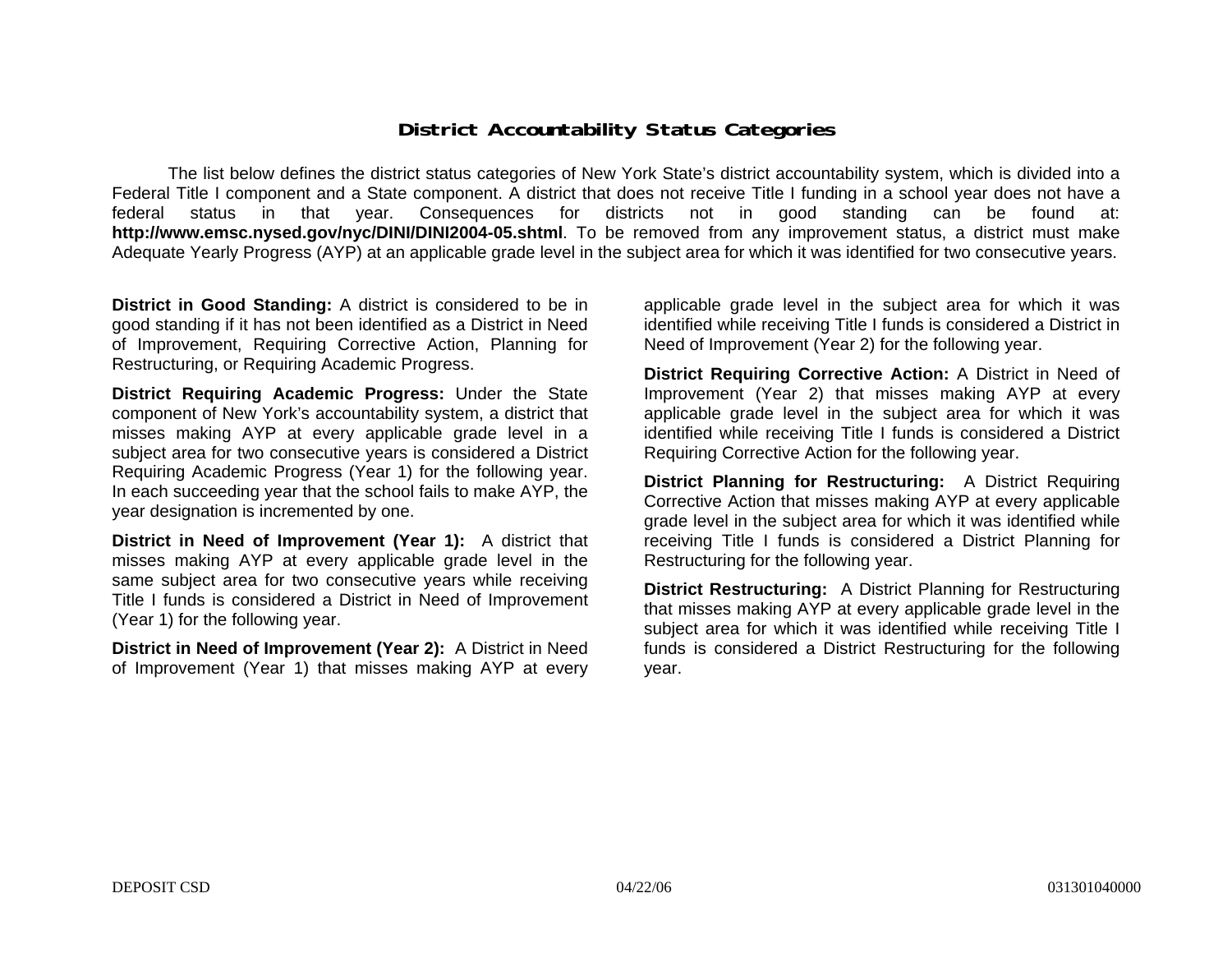### **Elementary-Level English Language Arts**

Definitions of terms, such as Performance Index and Effective Annual Measurable Objective (AMO), are in the glossary, which is the last page of this report.

**To make Adequate Yearly Progress (AYP) in 2004–05, every accountability group must make AYP.** 

**For an accountability group to make AYP in 2004–05, it must** 

- 1. meet the 95 percent participation requirement (*2004–05 Participation*), *and*
- 2. *either* meet its Effective AMO *or* make safe harbor (*2004–05 Performance*  and *Standards*).

To meet the participation requirement, 95 percent of the grade 4 enrollment in each accountability group with 40 or more students must be tested. To meet the

Effective AMO, the Performance Index for each group with 30 or more continuously enrolled students must equal or exceed the Effective AMO. To make safe harbor, the Performance Index of each of these groups must equal or exceed its ELA safe harbor target *and* the group must meet the elementary-level science qualification for safe harbor. (See the elementary-level science page of this report for further information on meeting the science qualification for safe harbor.)

*ELA Safe Harbor Targets:* The elementary-level 2004–05 ELA Safe Harbor Target is calculated by using the following equation: 2003–04 PI + (200 – the 2003–04 PI)  $\times$  0.10. The 2005–06 ELA Safe Harbor Target is calculated by using the following equation: 2004–05 PI + (200 – the 2004–05 PI) × 0.10. The 2005–06 target is provided for groups whose PI was below the Effective AMO in 2004–05.

|                                |                       | 2004-05 Participation*                    |                                                         | 2004-05 Performance** |                  | 2004-05 Standards                   |                                                           |                                                       | 2005-06                                           |
|--------------------------------|-----------------------|-------------------------------------------|---------------------------------------------------------|-----------------------|------------------|-------------------------------------|-----------------------------------------------------------|-------------------------------------------------------|---------------------------------------------------|
| <b>Accountability Group</b>    | Grade 4<br>Enrollment | Percent of<br>Enrollment<br><b>Tested</b> | Count of<br>Continuously<br>Enrolled<br><b>Students</b> | Performance<br>Index  | Effective<br>AMO | <b>ELA Safe</b><br>Harbor<br>Target | Met the<br>Science<br>Qualification<br>for Safe<br>Harbor | <b>Made</b><br>AYP in<br><b>ELA</b> in<br>$2004 - 05$ | <b>ELA Safe</b><br><b>Harbor</b><br><b>Target</b> |
| <b>All Students</b>            | 48                    | 100%                                      | 48                                                      | 160                   | 117              |                                     |                                                           | <b>YES</b>                                            |                                                   |
| Students with Disabilities**** | 10                    |                                           | 10                                                      |                       |                  |                                     |                                                           |                                                       |                                                   |
| American Indian/Alaskan Native |                       |                                           |                                                         |                       |                  |                                     |                                                           |                                                       |                                                   |
| <b>Black</b>                   |                       |                                           |                                                         |                       |                  |                                     |                                                           |                                                       |                                                   |
| <b>Hispanic</b>                |                       |                                           |                                                         |                       |                  |                                     |                                                           |                                                       |                                                   |
| Asian or Pacific Islander      |                       |                                           |                                                         |                       |                  |                                     |                                                           |                                                       |                                                   |
| White                          | 46                    | 100%                                      | 46                                                      | 161                   | 117              |                                     |                                                           | <b>YES</b>                                            |                                                   |
| Limited English Proficient     |                       |                                           |                                                         |                       |                  |                                     |                                                           |                                                       |                                                   |
| Economically Disadvantaged     | 30                    |                                           | 30                                                      | 147                   | 114              |                                     |                                                           | <b>YES</b>                                            |                                                   |
| Final AYP Determination        |                       |                                           |                                                         |                       |                  |                                     |                                                           | <b>YES</b>                                            |                                                   |

\*If the participation rate of an accountability group fell below 95 percent in 2004–05, the enrollment shown is the sum of 2003–04 and 2004–05 enrollments and the percent tested is the weighted average of the participation rates for those two years.

\*\*If there were fewer than 30 continuously enrolled tested students in 2004–05, data for 2003–04 and 2004–05 were combined to determine counts and PIs.

\*\*\*Groups with a "\*\*\*" are not required to meet the science qualification for safe harbor to make safe harbor in English and mathematics because fewer than 30 students in the group were administered the science test.

\*\*\*\*In cases of failure to make AYP solely because of the performance of students with disabilities, meeting the 95% participation requirement for this group and subject and meeting or exceeding the AMO if 34 points were added to the PI for this group and subject is an approved way of making AYP for students with disabilities.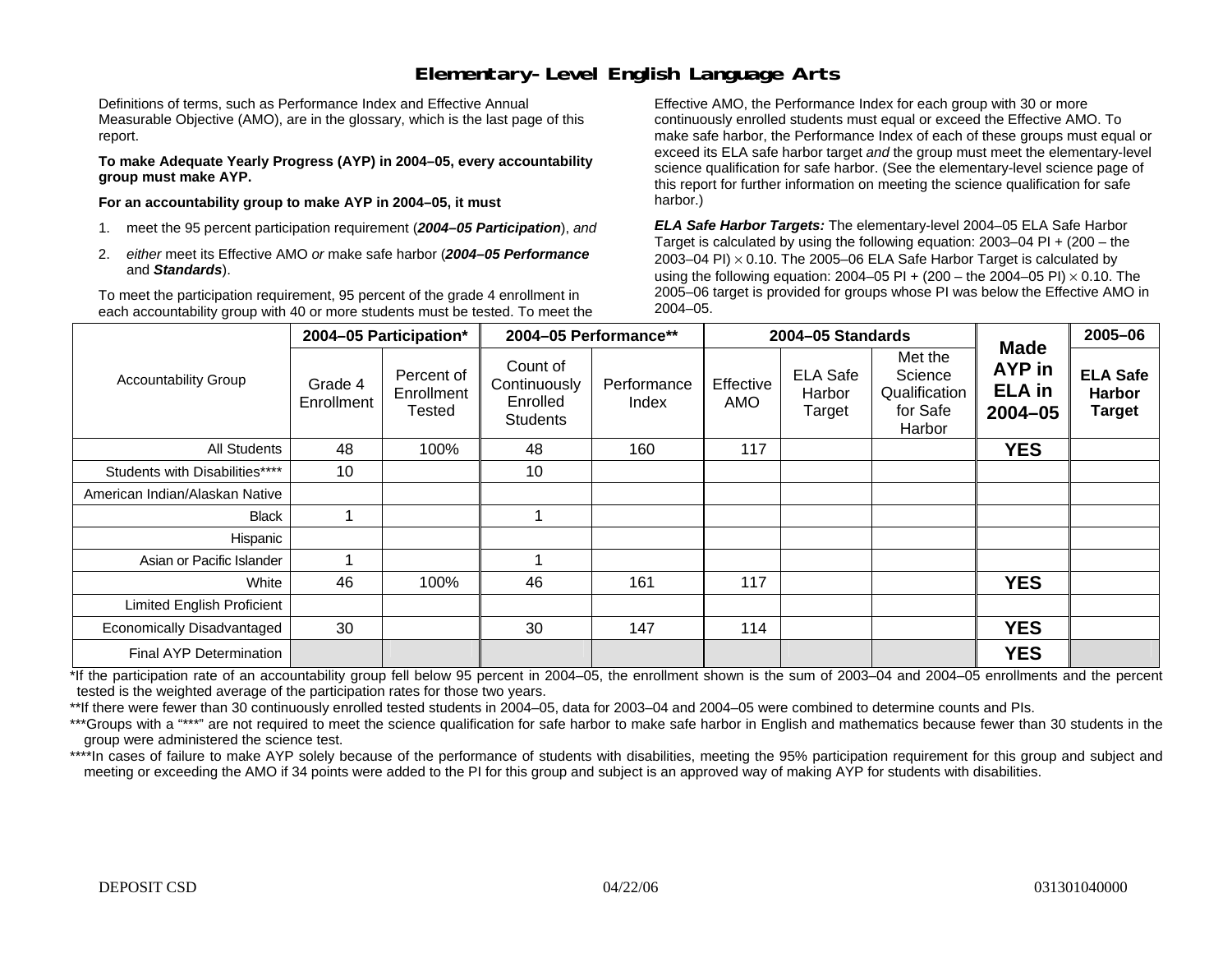## **Elementary-Level Mathematics**

Definitions of terms, such as Performance Index and Effective Annual Measurable Objective (AMO), are in the glossary, which is the last page of this report.

**To make Adequate Yearly Progress (AYP) in 2004–05, every accountability group must make AYP.** 

**For an accountability group to make AYP in 2004–05, it must** 

- 1. meet the 95 percent participation requirement (*2004–05 Participation*), *and*
- 2. *either* meet its Effective AMO *or* make safe harbor (*2004–05 Performance*  and *Standards*).

To meet the participation requirement, 95 percent of the grade 4 enrollment in each accountability group with 40 or more students must be tested. To meet the

Effective AMO, the Performance Index for each group with 30 or more continuously enrolled students must equal or exceed the Effective AMO. To make safe harbor, the Performance Index of each of these groups must equal or exceed its math safe harbor target *and* the group must meet the elementarylevel science qualification for safe harbor. (See the elementary-level science page of this report for further information on meeting the science qualification for safe harbor.)

*Math Safe Harbor Targets:* The elementary-level 2004–05 Math Safe Harbor Target is calculated by using the following equation: 2003–04 PI + (200 – the 2003–04 PI) <sup>×</sup> 0.10. The 2005–06 Math Safe Harbor Target is calculated by using the following equation: 2004–05 PI + (200 – the 2004–05 PI) × 0.10. The 2005–06 target is provided for groups whose PI was below the Effective AMO in 2004–05.

|                                   |                       | 2004-05 Participation*             | 2004-05 Performance**                                   |                      |                         | 2004-05 Standards             |                                                           |                                                        | 2005-06                                            |
|-----------------------------------|-----------------------|------------------------------------|---------------------------------------------------------|----------------------|-------------------------|-------------------------------|-----------------------------------------------------------|--------------------------------------------------------|----------------------------------------------------|
| <b>Accountability Group</b>       | Grade 4<br>Enrollment | Percent of<br>Enrollment<br>Tested | Count of<br>Continuously<br>Enrolled<br><b>Students</b> | Performance<br>Index | Effective<br><b>AMO</b> | Math Safe<br>Harbor<br>Target | Met the<br>Science<br>Qualification<br>for Safe<br>Harbor | <b>Made</b><br>AYP in<br><b>Math in</b><br>$2004 - 05$ | <b>Math Safe</b><br><b>Harbor</b><br><b>Target</b> |
| <b>All Students</b>               | 50                    | 100%                               | 48                                                      | 181                  | 128                     |                               |                                                           | <b>YES</b>                                             |                                                    |
| Students with Disabilities****    | 11                    |                                    | 10                                                      |                      |                         |                               |                                                           |                                                        |                                                    |
| American Indian/Alaskan Native    |                       |                                    |                                                         |                      |                         |                               |                                                           |                                                        |                                                    |
| <b>Black</b>                      |                       |                                    |                                                         |                      |                         |                               |                                                           |                                                        |                                                    |
| Hispanic                          |                       |                                    |                                                         |                      |                         |                               |                                                           |                                                        |                                                    |
| Asian or Pacific Islander         | ٠                     |                                    |                                                         |                      |                         |                               |                                                           |                                                        |                                                    |
| White                             | 48                    | 100%                               | 46                                                      | 180                  | 128                     |                               |                                                           | <b>YES</b>                                             |                                                    |
| <b>Limited English Proficient</b> |                       |                                    |                                                         |                      |                         |                               |                                                           |                                                        |                                                    |
| Economically Disadvantaged        | 31                    |                                    | 30                                                      | 177                  | 125                     |                               |                                                           | <b>YES</b>                                             |                                                    |
| <b>Final AYP Determination</b>    |                       |                                    |                                                         |                      |                         |                               |                                                           | <b>YES</b>                                             |                                                    |

\*If the participation rate of an accountability group fell below 95 percent in 2004–05, the enrollment shown is the sum of 2003–04 and 2004–05 enrollments and the percent tested is the weighted average of the participation rates over those two years.

\*\*If there were fewer than 30 continuously enrolled tested students in 2004–05, data for 2003–04 and 2004–05 were combined to determine counts and PIs.

\*\*\*Groups with a "\*\*\*" are not required to meet the science qualification for safe harbor to make safe harbor in English and mathematics because fewer than 30 students in the group were administered the science test.

\*\*\*\* In cases of failure to make AYP solely because of the performance of students with disabilities, meeting the 95% participation requirement for this group and subject and meeting or exceeding the AMO if 34 points were added to the PI for this group and subject is an approved way of making AYP for students with disabilities.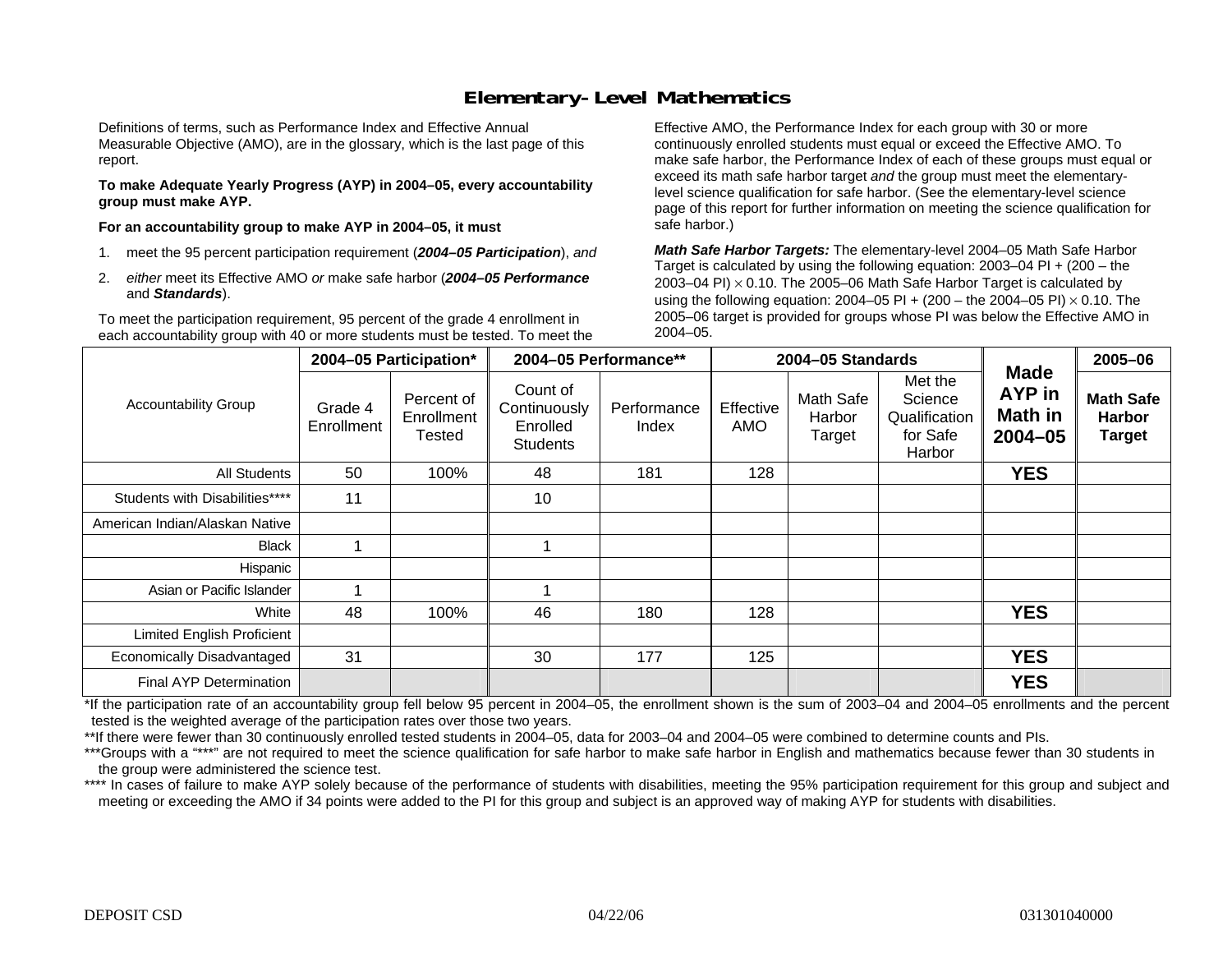## **Elementary-Level Science**

Definitions of terms, such as Progress Target and Adequate Yearly Progress (AYP), are in the glossary, which is the last page of this report.

*Made AYP in Science in 2004–05:* To make AYP in science, the Performance Index (PI) for the "All Students" group must equal or exceed the State Science Standard or the Science Progress Target.

*Qualification for Safe Harbor in Elementary-Level ELA and Math:* For an accountability group to be considered Qualified for Safe Harbor in Elementary-Level ELA and Math, the PI must equal or exceed the State Science Standard or the Science Progress Target in elementarylevel science for that group. Groups with fewer than 30 students tested in elementary-level science are not subject to this qualification criterion.

*Science Progress Targets:* The elementary-level 2004–05 Science Progress Target is calculated by adding one point to the 2003–04 PI. The 2005–06 Science Progress Target is calculated by adding one point to the 2004–05 PI. The 2005–06 target is provided for groups whose PI was below the State Science Standard in 2004–05.

|                                   |                                                         | 2004-05 Performance* |                                     | 2004-05 Standards             |                                             | $2004 - 05$                                                             | $2005 - 06$                   |
|-----------------------------------|---------------------------------------------------------|----------------------|-------------------------------------|-------------------------------|---------------------------------------------|-------------------------------------------------------------------------|-------------------------------|
| <b>Accountability Group</b>       | Count of<br>Continuously<br>Enrolled<br><b>Students</b> | Performance<br>Index | <b>State</b><br>Science<br>Standard | Science<br>Progress<br>Target | <b>Made AYP</b><br>in Science<br>in 2004-05 | Qualified for<br>Safe Harbor in<br>Elementary-<br>Level ELA and<br>Math | Science<br>Progress<br>Target |
| <b>All Students</b>               | 48                                                      | 190                  | 100                                 |                               | <b>YES</b>                                  | <b>YES</b>                                                              |                               |
| <b>Students with Disabilities</b> | 10                                                      |                      |                                     |                               |                                             |                                                                         |                               |
| American Indian/Alaskan Native    |                                                         |                      |                                     |                               |                                             |                                                                         |                               |
| <b>Black</b>                      |                                                         |                      |                                     |                               |                                             |                                                                         |                               |
| Hispanic                          |                                                         |                      |                                     |                               |                                             |                                                                         |                               |
| Asian or Pacific Islander         |                                                         |                      |                                     |                               |                                             |                                                                         |                               |
| White                             | 46                                                      | 189                  | 100                                 |                               |                                             | <b>YES</b>                                                              |                               |
| Limited English Proficient        |                                                         |                      |                                     |                               |                                             |                                                                         |                               |
| Economically Disadvantaged        | 30                                                      | 183                  | 100                                 |                               |                                             | <b>YES</b>                                                              |                               |
| <b>Final AYP Determination</b>    |                                                         |                      |                                     |                               | <b>YES</b>                                  |                                                                         |                               |

\*If there were fewer than 30 continuously enrolled students in 2004–05, data for 2003–04 and 2004–05 were combined to determine counts and Performance Indices.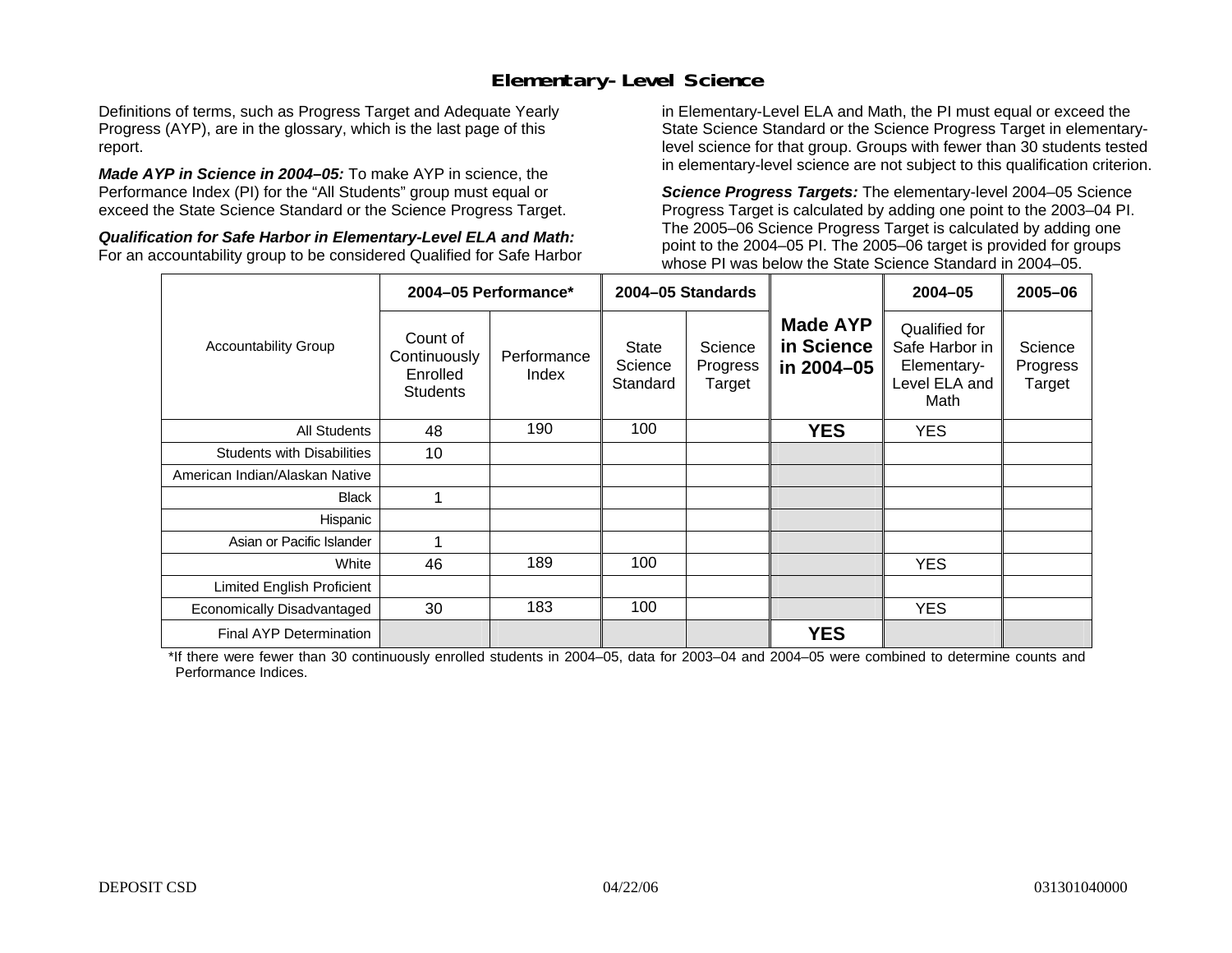# **Middle-Level English Language Arts**

Definitions of terms, such as Performance Index and Effective Annual Measurable Objective (AMO), are in the glossary, which is the last page of this report.

#### **To make Adequate Yearly Progress (AYP) in 2004–05, every accountability group must make AYP.**

#### **For an accountability group to make AYP in 2004–05, it must**

- 1. meet the 95 percent participation requirement (*2004–05 Participation*), *and*
- 2. *either* meet its Effective AMO *or* make safe harbor (*2004–05 Performance* and *Standards*).

To meet the participation requirement, 95 percent of the grade 8 enrollment in each accountability group with 40 or more students must exceed the Effective AMO. To make safe harbor, the Performance Index

be tested. To meet the Effective AMO, the Performance Index for each group with 30 or more continuously enrolled students must equal or of each of these groups must equal or exceed its ELA safe harbor target *and* the group must meet the middle-level science qualification for safe harbor. (See the middle-level science page of this report for further information on meeting the science qualification for safe harbor.)

*ELA Safe Harbor Targets:* The middle-level 2004–05 ELA Safe Harbor Target is calculated by using the following equation: 2003–04 PI + (200 – the 2003–04 PI) <sup>×</sup> 0.10. The 2005–06 ELA Safe Harbor Target is calculated by using the following equation:  $2004-05$  PI +  $(200 -$  the  $2004-$ 05 PI)  $\times$  0.10. The 2005–06 target is provided for groups whose PI was below the Effective AMO in 2004–05.

|                                   |                       | 2004-05 Participation*             |                                                         | 2004-05 Performance** |                  | 2004-05 Standards                   |                                                           |                                                       | 2005-06                                           |
|-----------------------------------|-----------------------|------------------------------------|---------------------------------------------------------|-----------------------|------------------|-------------------------------------|-----------------------------------------------------------|-------------------------------------------------------|---------------------------------------------------|
| <b>Accountability Group</b>       | Grade 8<br>Enrollment | Percent of<br>Enrollment<br>Tested | Count of<br>Continuously<br>Enrolled<br><b>Students</b> | Performance<br>Index  | Effective<br>AMO | <b>ELA Safe</b><br>Harbor<br>Target | Met the<br>Science<br>Qualification<br>for Safe<br>Harbor | <b>Made</b><br>AYP in<br><b>ELA</b> in<br>$2004 - 05$ | <b>ELA Safe</b><br><b>Harbor</b><br><b>Target</b> |
| All Students                      | 120                   | 94%                                | 53                                                      | 121                   | 103              |                                     |                                                           | <b>NO</b>                                             |                                                   |
| Students with Disabilities****    | 14                    |                                    | 13                                                      |                       |                  |                                     |                                                           |                                                       |                                                   |
| American Indian/Alaskan Native    |                       |                                    |                                                         |                       |                  |                                     |                                                           |                                                       |                                                   |
| Black                             |                       |                                    |                                                         |                       |                  |                                     |                                                           |                                                       |                                                   |
| Hispanic                          |                       |                                    |                                                         |                       |                  |                                     |                                                           |                                                       |                                                   |
| Asian or Pacific Islander         |                       |                                    |                                                         |                       |                  |                                     |                                                           |                                                       |                                                   |
| White                             | 117                   | 94%                                | 53                                                      | 121                   | 103              |                                     |                                                           | <b>NO</b>                                             |                                                   |
| <b>Limited English Proficient</b> |                       |                                    |                                                         |                       |                  |                                     |                                                           |                                                       |                                                   |
| Economically Disadvantaged        | 35                    |                                    | 31                                                      | 119                   | 99               |                                     |                                                           | <b>YES</b>                                            |                                                   |
| Final AYP Determination           |                       |                                    |                                                         |                       |                  |                                     |                                                           | <b>NO</b>                                             |                                                   |

\*If the participation rate of an accountability group fell below 95 percent in 2004–05, the enrollment shown is the sum of 2003–04 and 2004–05 enrollments and the percent tested is the weighted average of the participation rates for those two years.

\*\*If there were fewer than 30 continuously enrolled tested students in 2004–05, data for 2003–04 and 2004–05 were combined to determine counts and PIs.

\*\*\*Groups with a "\*\*\*" are not required to meet the science qualification for safe harbor to make safe harbor in English and mathematics because fewer than 30 students in the group were administered the science test.

\*\*\*\* In cases of failure to make AYP solely because of the performance of students with disabilities, meeting the 95% participation requirement for this group and subject and meeting or exceeding the AMO if 34 points were added to the PI for this group and subject is an approved way of making AYP for students with disabilities.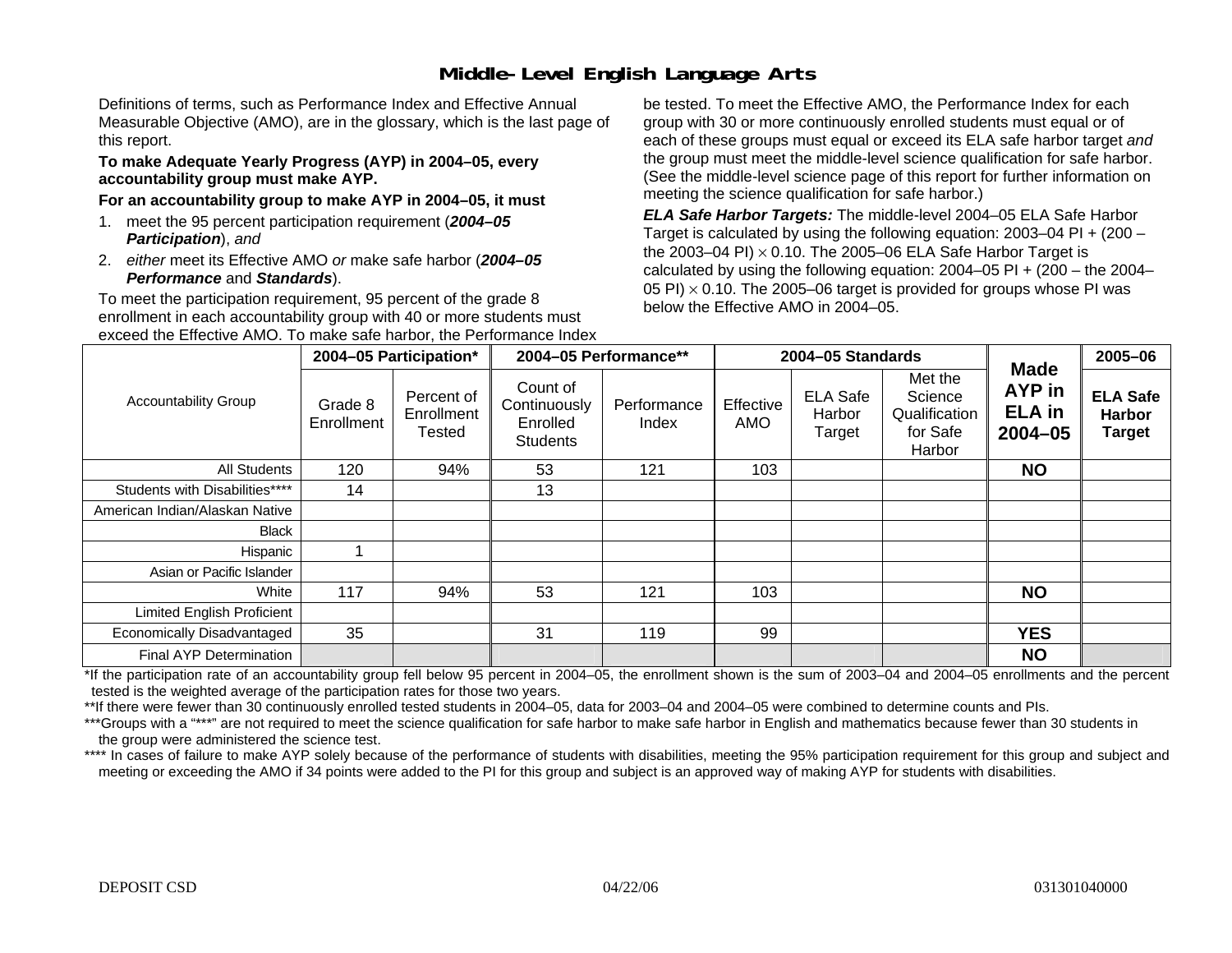### **Middle-Level Mathematics**

Definitions of terms, such as Performance Index and Effective Annual Measurable Objective (AMO), are in the glossary, which is the last page of this report.

#### **To make Adequate Yearly Progress (AYP) in 2004–05, every accountability group must make AYP.**

**For an accountability group to make AYP in 2004–05, it must** 

- 1. meet the 95 percent participation requirement (*2004–05 Participation*), *and*
- 2. *either* meet its Effective AMO *or* make safe harbor (*2004–05 Performance* and *Standards*).

To meet the participation requirement, 95 percent of the grade 8 enrollment in each accountability group with 40 or more students must be tested. To meet the Effective AMO, the Performance Index for each group with 30 or more continuously enrolled students must equal or exceed the Effective AMO. To make safe harbor, the Performance Index of each of these groups must equal or exceed its math safe harbor target *and* the group must meet the middle-level science qualification for safe harbor. (See the middle-level science page of this report for further information on meeting the science qualification for safe harbor.)

*Math Safe Harbor Targets:* The middle-level 2004–05 Math Safe Harbor Target is calculated by using the following equation: 2003–04 PI + (200 – the 2003–04 PI) <sup>×</sup> 0.10. The 2005–06 Math Safe Harbor Target is calculated by using the following equation: 2004–05 PI + (200 – the 2004–05 PI)  $\times$  0.10. The 2005–06 target is provided for groups whose PI was below the Effective AMO in 2004–05.

|                                   |                       | 2004-05 Participation*                    |                                                         | 2004-05 Performance** |                  | 2004-05 Standards             |                                                           |                                                               | 2005-06                                            |
|-----------------------------------|-----------------------|-------------------------------------------|---------------------------------------------------------|-----------------------|------------------|-------------------------------|-----------------------------------------------------------|---------------------------------------------------------------|----------------------------------------------------|
| <b>Accountability Group</b>       | Grade 8<br>Enrollment | Percent of<br>Enrollment<br><b>Tested</b> | Count of<br>Continuously<br>Enrolled<br><b>Students</b> | Performance<br>Index  | Effective<br>AMO | Math Safe<br>Harbor<br>Target | Met the<br>Science<br>Qualification<br>for Safe<br>Harbor | <b>Made</b><br><b>AYP</b> in<br><b>Math in</b><br>$2004 - 05$ | <b>Math Safe</b><br><b>Harbor</b><br><b>Target</b> |
| All Students                      | 57                    | 98%                                       | 53                                                      | 126                   | 80               |                               |                                                           | <b>YES</b>                                                    |                                                    |
| <b>Students with Disabilities</b> | 14                    |                                           | 13                                                      |                       |                  |                               |                                                           |                                                               |                                                    |
| American Indian/Alaskan Native    |                       |                                           |                                                         |                       |                  |                               |                                                           |                                                               |                                                    |
| Black                             |                       |                                           |                                                         |                       |                  |                               |                                                           |                                                               |                                                    |
| Hispanic                          |                       |                                           |                                                         |                       |                  |                               |                                                           |                                                               |                                                    |
| Asian or Pacific Islander         |                       |                                           |                                                         |                       |                  |                               |                                                           |                                                               |                                                    |
| White                             | 56                    | 98%                                       | 53                                                      | 126                   | 80               |                               |                                                           | <b>YES</b>                                                    |                                                    |
| Limited English Proficient        |                       |                                           |                                                         |                       |                  |                               |                                                           |                                                               |                                                    |
| Economically Disadvantaged        | 32                    |                                           | 30                                                      | 133                   | 76               |                               |                                                           | <b>YES</b>                                                    |                                                    |
| <b>Final AYP Determination</b>    |                       |                                           |                                                         |                       |                  |                               |                                                           | <b>YES</b>                                                    |                                                    |

\*If the participation rate of an accountability group fell below 95 percent in 2004–05, the enrollment shown is the sum of 2003–04 and 2004–05 enrollments and the percent tested is the weighted average of the participation rates over those two years.

\*\*If there were fewer than 30 continuously enrolled tested students in 2004–05, data for 2003–04 and 2004–05 were combined to determine counts and PIs.

\*\*\*Groups with a "\*\*\*" are not required to meet the science qualification for safe harbor to make safe harbor in English and mathematics because fewer than 30 students in the group were administered the science test.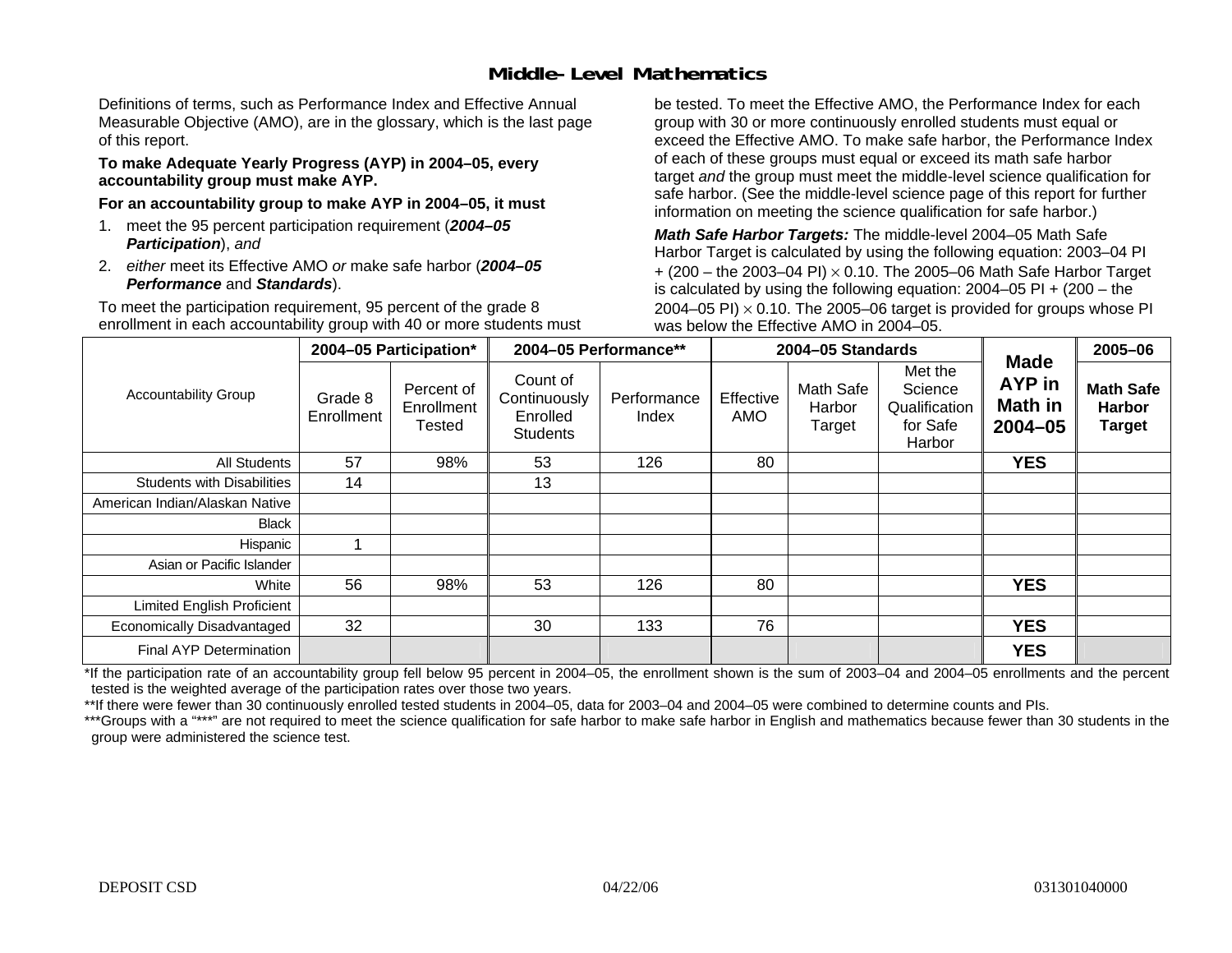## **Middle-Level Science**

Definitions of terms, such as Progress Target and Adequate Yearly Progress (AYP), are in the glossary, which is the last page of this report.

*Made AYP in Science in 2004–05:* To make AYP in science, the Performance Index (PI) for the "All Students" group must equal or exceed the State Science Standard or the Science Progress Target.

*Qualification for Safe Harbor in Middle-Level ELA and Math:* For an accountability group to be considered Qualified for Safe Harbor in Middle-Level ELA and Math, the PI must equal or exceed the State

Science Standard or the Science Progress Target in middle-level science for that group. Groups with fewer than 30 students tested in middle-level science are not subject to this qualification criterion.

*Science Progress Targets:* The middle-level 2004–05 Science Progress Target is calculated by adding one point to the 2003–04 PI. The 2005–06 Science Progress Target is calculated by adding one point to the 2004–05 PI. The 2005–06 target is provided for groups whose PI was below the State Science Standard in 2004–05.

|                                   |                                                         | 2004-05 Performance* |                                     | 2004-05 Standards             |                                             | $2004 - 05$                                                            | 2005-06                       |
|-----------------------------------|---------------------------------------------------------|----------------------|-------------------------------------|-------------------------------|---------------------------------------------|------------------------------------------------------------------------|-------------------------------|
| <b>Accountability Group</b>       | Count of<br>Continuously<br>Enrolled<br><b>Students</b> | Performance<br>Index | <b>State</b><br>Science<br>Standard | Science<br>Progress<br>Target | <b>Made AYP</b><br>in Science<br>in 2004-05 | Qualified<br>for Safe<br>Harbor in<br>Middle-<br>Level ELA<br>and Math | Science<br>Progress<br>Target |
| <b>All Students</b>               | 50                                                      | 184                  | 100                                 |                               | <b>YES</b>                                  | <b>YES</b>                                                             |                               |
| <b>Students with Disabilities</b> | 12                                                      |                      |                                     |                               |                                             |                                                                        |                               |
| American Indian/Alaskan Native    |                                                         |                      |                                     |                               |                                             |                                                                        |                               |
| <b>Black</b>                      |                                                         |                      |                                     |                               |                                             |                                                                        |                               |
| Hispanic                          |                                                         |                      |                                     |                               |                                             |                                                                        |                               |
| Asian or Pacific Islander         |                                                         |                      |                                     |                               |                                             |                                                                        |                               |
| White                             | 50                                                      | 184                  | 100                                 |                               |                                             | <b>YES</b>                                                             |                               |
| Limited English Proficient        |                                                         |                      |                                     |                               |                                             |                                                                        |                               |
| Economically Disadvantaged        | 27                                                      |                      |                                     |                               |                                             |                                                                        |                               |
| <b>Final AYP Determination</b>    |                                                         |                      |                                     |                               | <b>YES</b>                                  |                                                                        |                               |

\*If there were fewer than 30 continuously enrolled students in 2004–05, data for 2003–04 and 2004–05 were combined to determine counts and PIs.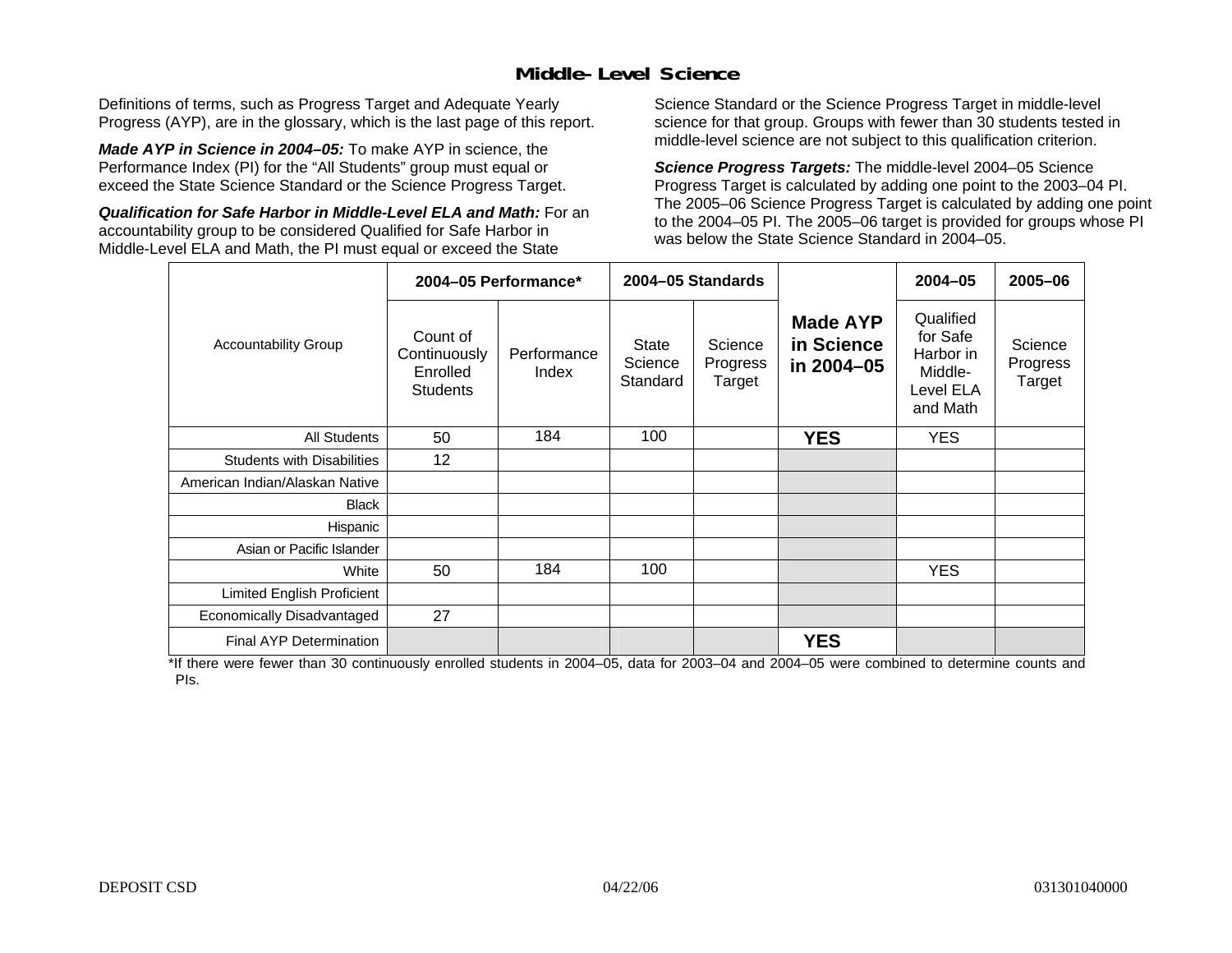# **Secondary-Level English Language Arts**

Definitions of terms, such as Performance Index and Effective Annual Measurable Objective (AMO), are in the glossary, which is the last page of this report.

#### **To make Adequate Yearly Progress (AYP) in 2004–05, every accountability group must make AYP.**

**For an accountability group to make AYP in 2004–05,** 95 percent of seniors in each accountability group of 40 or more must have taken an English examination that meets the student graduation requirement. Each group must also meet its Effective AMO *or* make safe harbor (*2004–05 Performance* and *Standards*). To meet the Effective AMO, the Performance Index for each group with 30 or more cohort members must equal or exceed the Effective AMO. To make safe harbor, the

Performance Index of each of these groups must equal or exceed its ELA safe harbor target *and* the group must meet the graduation-rate qualification for safe harbor. (See the graduation-rate page of this report for further information on meeting the graduation-rate qualification for safe harbor.)

*ELA Safe Harbor Targets:* The secondary-level 2004–05 ELA Safe Harbor Target is calculated by using the following equation: 2003–04 PI + (200 – the 2003–04 PI) <sup>×</sup> 0.10. The 2005–06 ELA Safe Harbor Target is calculated by using the following equation:  $2004-05$  PI  $+$  (200 – the 2004–05 PI)  $\times$  0.10. The 2005–06 target is provided for groups whose PI was below the Effective AMO in 2004–05.

| <b>Accountability Group</b>       | 2004-05 Participation*                |                                    | 2004-05 Performance**                                          |                      | 2004-05 Standards |                                        | <b>Made</b>                                                        | 2005-06                            |                                     |
|-----------------------------------|---------------------------------------|------------------------------------|----------------------------------------------------------------|----------------------|-------------------|----------------------------------------|--------------------------------------------------------------------|------------------------------------|-------------------------------------|
|                                   | Count of<br>Seniors in<br>$2004 - 05$ | Percent<br>οf<br>Seniors<br>Tested | Count of<br>2001<br>Accountability<br>Cohort<br><b>Members</b> | Performance<br>Index | Effective<br>AMO  | <b>ELA</b><br>Safe<br>Harbor<br>Target | Met the<br>Graduation-<br>Rate<br>Qualification for<br>Safe Harbor | AYP in<br><b>ELA</b> in<br>2004-05 | <b>ELA Safe</b><br>Harbor<br>Target |
| All Students                      | 56                                    | 100%                               | 55                                                             | 171                  | 135               |                                        |                                                                    | <b>YES</b>                         |                                     |
| <b>Students with Disabilities</b> | 8                                     |                                    | 9                                                              |                      |                   |                                        |                                                                    |                                    |                                     |
| American Indian/Alaskan Native    |                                       |                                    |                                                                |                      |                   |                                        |                                                                    |                                    |                                     |
| <b>Black</b>                      |                                       |                                    |                                                                |                      |                   |                                        |                                                                    |                                    |                                     |
| Hispanic                          |                                       |                                    |                                                                |                      |                   |                                        |                                                                    |                                    |                                     |
| Asian or Pacific Islander         |                                       |                                    |                                                                |                      |                   |                                        |                                                                    |                                    |                                     |
| White                             | 55                                    | 100%                               | 55                                                             | 171                  | 135               |                                        |                                                                    | <b>YES</b>                         |                                     |
| Limited English Proficient        |                                       |                                    |                                                                |                      |                   |                                        |                                                                    |                                    |                                     |
| Economically Disadvantaged        | 13                                    |                                    | 12                                                             |                      |                   |                                        |                                                                    |                                    |                                     |
| <b>Final AYP Determination</b>    |                                       |                                    |                                                                |                      |                   |                                        |                                                                    | <b>YES</b>                         |                                     |

\*If the participation rate of an accountability group fell below 95 percent in 2004–05, the count of seniors shown is the sum of 2003–04 and 2004–05 counts and the percent tested is the weighted average of the participation rates for those two years.

\*\*If there were fewer than thirty 2001 accountability cohort members, 2000 and 2001 cohort data were combined to determine counts and PIs.

\*\*\*Groups with a "\*\*\*" are not required to meet the graduation-rate qualification for safe harbor, because fewer than 30 members in the 2000 graduation-rate cohort were in those groups.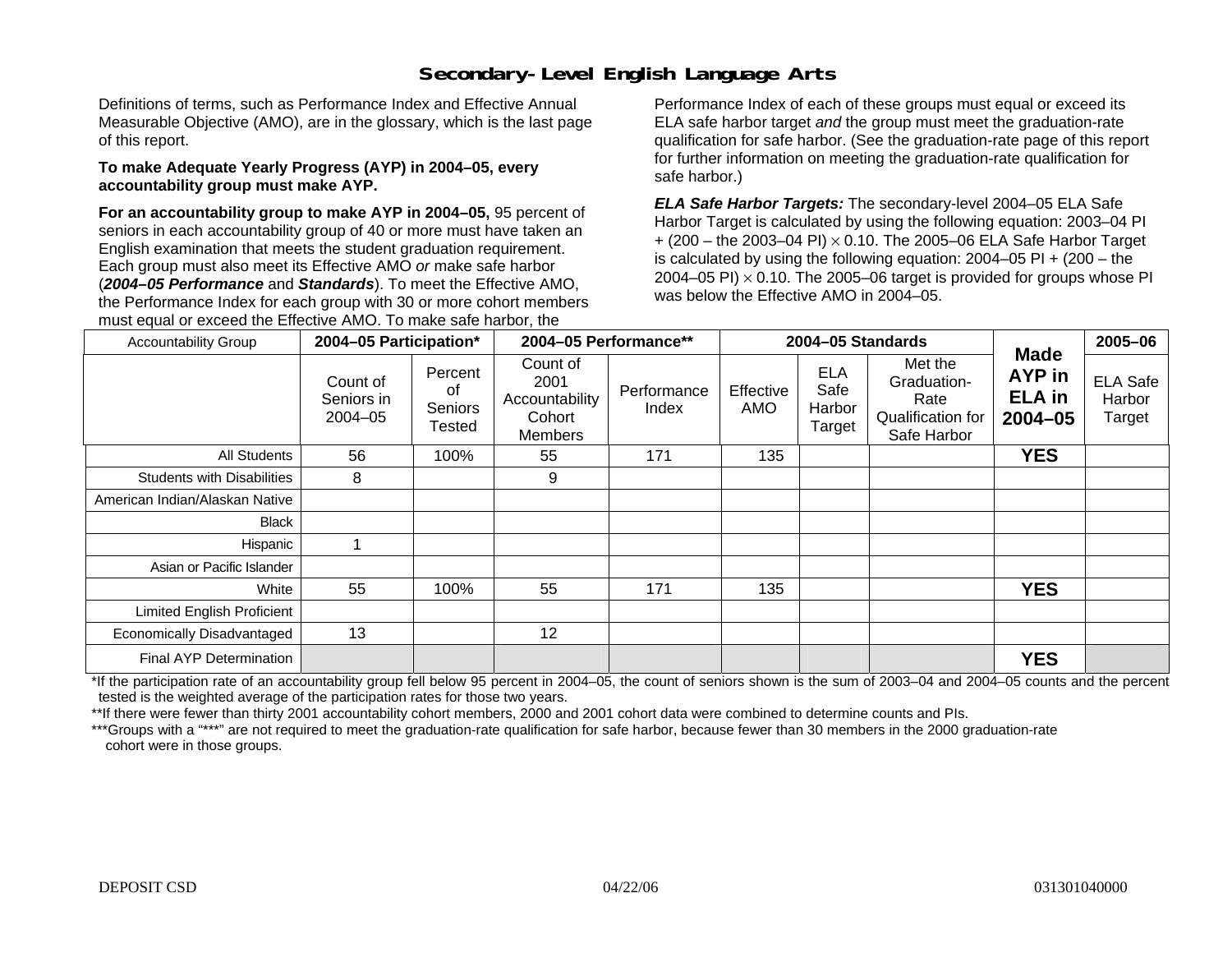## **Secondary-Level Mathematics**

Definitions of terms, such as Performance Index and Effective Annual Measurable Objective (AMO), are in the glossary, which is the last page of this report.

#### **To make Adequate Yearly Progress (AYP) in 2004–05, every accountability group must make AYP.**

**For an accountability group to make AYP in 2004–05,** 95 percent of seniors in each accountability group of 40 or more must have taken a mathematics examination that meets the student graduation requirement. Each group must also meet its Effective AMO *or* make safe harbor (*2004–05 Performance* and *Standards*). To meet the Effective AMO, the Performance Index for each group with 30 or more cohort members must equal or exceed the Effective AMO. To make safe

harbor, the Performance Index of each of these groups must equal or exceed its math safe harbor target *and* the group must meet the graduation-rate qualification for safe harbor. (See the graduation-rate page of this report for further information on meeting the graduation-rate qualification for safe harbor.)

*Math Safe Harbor Targets:* The secondary-level 2004–05 Math Safe Harbor Target is calculated by using the following equation: 2003–04 PI + (200 – the 2003–04 PI) <sup>×</sup> 0.10. The 2005–06 Math Safe Harbor Target is calculated by using the following equation:  $2004-05$  PI  $+$  (200 – the 2004–05 PI)  $\times$  0.10. The 2005–06 target is provided for groups whose PI was below the Effective AMO in 2004–05.

| <b>Accountability Group</b>       | 2004-05 Participation*                |                                    | 2004-05 Performance**                                |                      | 2004-05 Standards |                                  |                                                                    | <b>Made</b>                      | 2005-06                       |
|-----------------------------------|---------------------------------------|------------------------------------|------------------------------------------------------|----------------------|-------------------|----------------------------------|--------------------------------------------------------------------|----------------------------------|-------------------------------|
|                                   | Count of<br>Seniors in<br>$2004 - 05$ | Percent<br>οf<br>Seniors<br>Tested | Count of 2001<br>Accountability<br>Cohort<br>Members | Performance<br>Index | Effective<br>AMO  | Math<br>Safe<br>Harbor<br>Target | Met the<br>Graduation-<br>Rate<br>Qualification for<br>Safe Harbor | AYP in<br>Math in<br>$2004 - 05$ | Math Safe<br>Harbor<br>Target |
| All Students                      | 56                                    | 98%                                | 55                                                   | 151                  | 126               |                                  |                                                                    | <b>YES</b>                       |                               |
| <b>Students with Disabilities</b> | 8                                     |                                    | 9                                                    |                      |                   |                                  |                                                                    |                                  |                               |
| American Indian/Alaskan Native    |                                       |                                    |                                                      |                      |                   |                                  |                                                                    |                                  |                               |
| Black                             |                                       |                                    |                                                      |                      |                   |                                  |                                                                    |                                  |                               |
| Hispanic                          |                                       |                                    |                                                      |                      |                   |                                  |                                                                    |                                  |                               |
| Asian or Pacific Islander         |                                       |                                    |                                                      |                      |                   |                                  |                                                                    |                                  |                               |
| White                             | 55                                    | 98%                                | 55                                                   | 151                  | 126               |                                  |                                                                    | <b>YES</b>                       |                               |
| <b>Limited English Proficient</b> |                                       |                                    |                                                      |                      |                   |                                  |                                                                    |                                  |                               |
| Economically Disadvantaged        | 13                                    |                                    | 12                                                   |                      |                   |                                  |                                                                    |                                  |                               |
| Final AYP Determination           |                                       |                                    |                                                      |                      |                   |                                  |                                                                    | <b>YES</b>                       |                               |

\*If the participation rate of an accountability group fell below 95 percent in 2004–05, the count of seniors shown is the sum of 2003–04 and 2004–05 counts and the percent tested is the weighted average of the participation rates for those two years.

\*\*It there were fewer than thirty 2001 accountability cohort members, 2000 and 2001 cohort data were combined to determine counts and PIs.

\*\*\*Groups with a "\*\*" are not required to meet the graduation-rate qualification for safe harbor, because fewer than 30 members in the 2000 graduation-rate cohort were in those groups.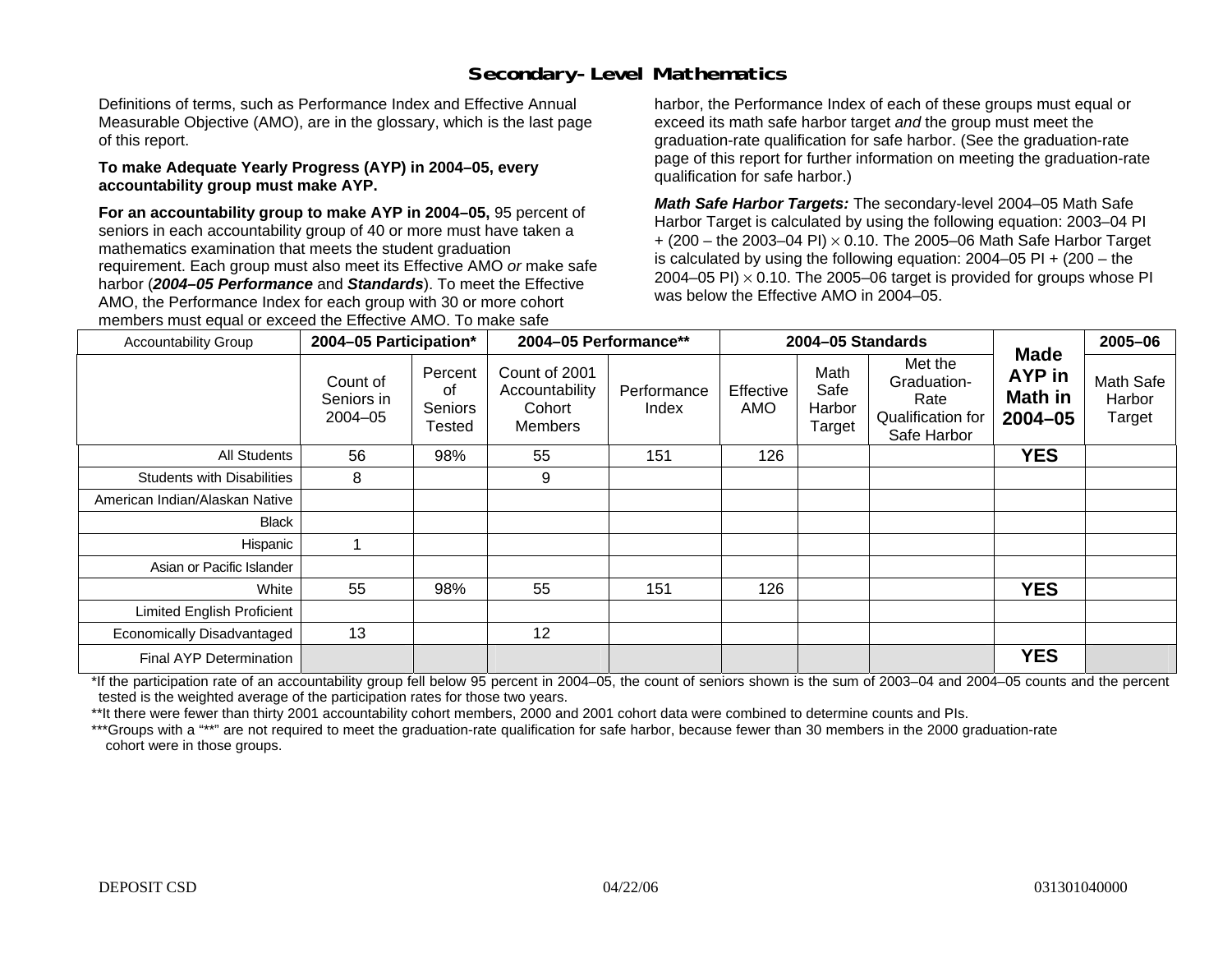### **Graduation Rate**

Definitions of terms, such as Progress Target and Adequate Yearly Progress (AYP), are in the glossary, which is the last page of this report.

*Made AYP in Graduation Rate in 2004–05:* To make AYP in graduation rate, the Percent Earning a Local Diploma by August 31, 2004 for the "All Students" group must equal or exceed the Graduation-Rate Standard or the Graduation-Rate Progress Target.

*Qualification for Safe Harbor in Secondary-Level ELA and Math:* For an accountability group to be considered Qualified for Safe Harbor in Secondary-Level ELA and Math, the Percent Earning a Local Diploma by August 31, 2004 must equal or exceed the Graduation-Rate Standard or the Graduation-Rate Progress Target for that group.

*Graduation-Rate Progress Targets:* The 2004–05 Graduation-Rate Progress Target is calculated by adding one point to the Percent of the 1999 Cohort Earning a Local Diploma by August 31, 2003. The 2005–06 Graduation-Rate Progress Target is calculated by adding one point to the Percent of the 2000 Cohort Earning a Local Diploma by August 31, 2004. This target is provided for each group whose Percent Earning a Local Diploma by August 31, 2004 is below the Graduation-Rate Standard in 2004–05 (55). Groups with fewer than 30 cohort members are not subject to this criterion.

|                                   |                                                                  | 2004-05 Performance                                      |                                 | 2004-05 Standards                         |                                                                             | $2004 - 05$                                                               | 2005-06                                   |
|-----------------------------------|------------------------------------------------------------------|----------------------------------------------------------|---------------------------------|-------------------------------------------|-----------------------------------------------------------------------------|---------------------------------------------------------------------------|-------------------------------------------|
| <b>Accountability Group</b>       | Count of<br>2000<br>Graduation-<br>Rate Cohort<br><b>Members</b> | Percent Earning a<br>Local Diploma by<br>August 31, 2004 | Graduation-<br>Rate<br>Standard | Graduation-<br>Rate<br>Progress<br>Target | <b>Made AYP</b><br><u>in</u><br><b>Graduation</b><br>Rate in<br>$2004 - 05$ | Qualified<br>for Safe<br>Harbor in<br>Secondary-<br>Level ELA<br>and Math | Graduation-<br>Rate<br>Progress<br>Target |
| All Students                      | 51                                                               | 80                                                       | 55                              |                                           | <b>YES</b>                                                                  | <b>YES</b>                                                                |                                           |
| <b>Students with Disabilities</b> | 2                                                                |                                                          |                                 |                                           |                                                                             |                                                                           |                                           |
| American Indian/Alaskan Native    |                                                                  |                                                          |                                 |                                           |                                                                             |                                                                           |                                           |
| <b>Black</b>                      |                                                                  |                                                          |                                 |                                           |                                                                             |                                                                           |                                           |
| Hispanic                          |                                                                  |                                                          |                                 |                                           |                                                                             |                                                                           |                                           |
| Asian or Pacific Islander         |                                                                  |                                                          |                                 |                                           |                                                                             |                                                                           |                                           |
| White                             | 50                                                               | 82                                                       | 55                              |                                           |                                                                             | <b>YES</b>                                                                |                                           |
| Limited English Proficient        |                                                                  |                                                          |                                 |                                           |                                                                             |                                                                           |                                           |
| Economically Disadvantaged        | $\overline{2}$                                                   |                                                          |                                 |                                           |                                                                             |                                                                           |                                           |
| <b>Final AYP Determination</b>    |                                                                  |                                                          |                                 |                                           | <b>YES</b>                                                                  |                                                                           |                                           |